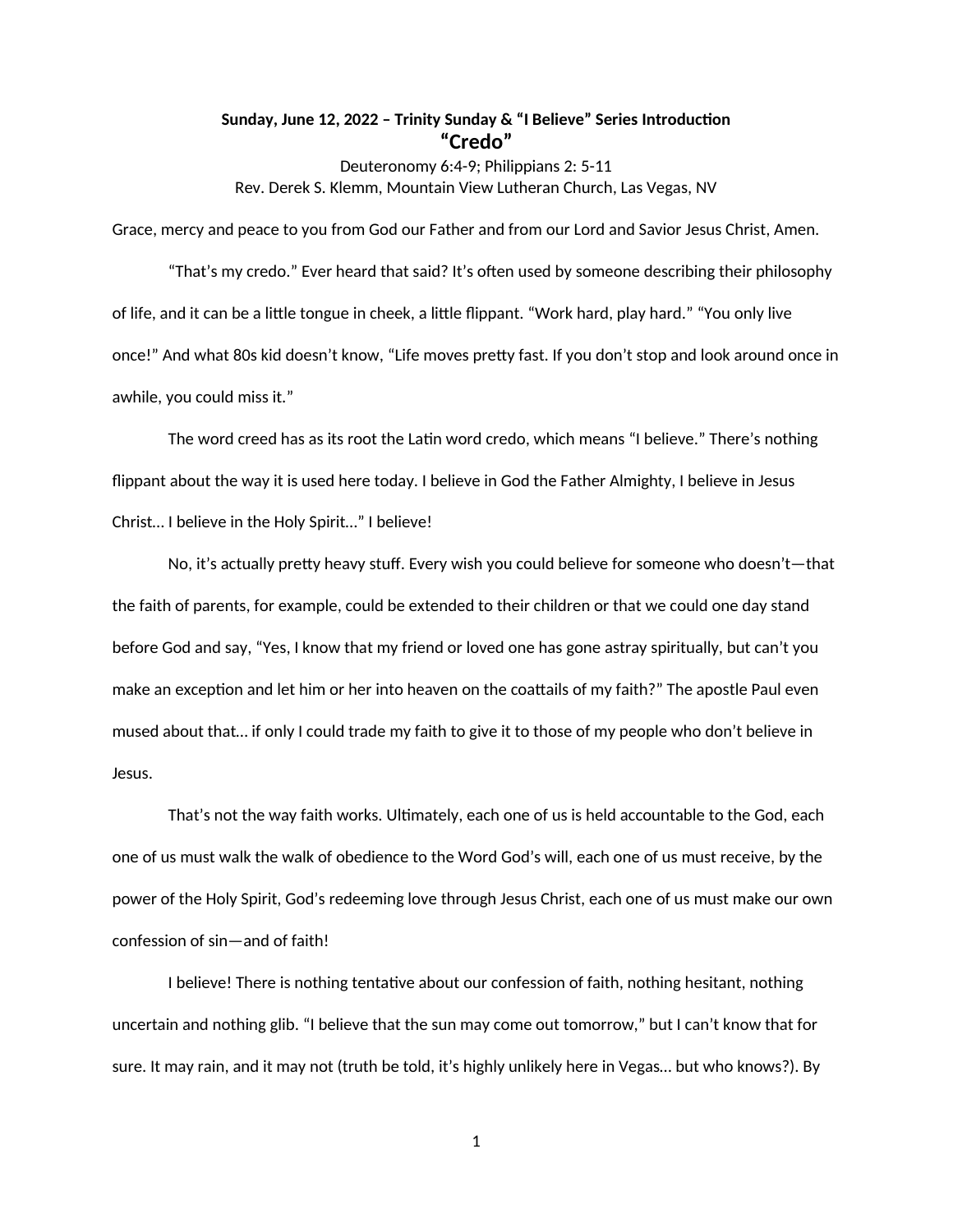contrast, when I stand—and, at worship, we stand for a reason when we say the Creed – stand on our own two feet, if you will, and as an act of worship—we say, "I believe," I say that with all my heart and mind and spirit. I am ready to stake my life and my eternal destiny on that belief, and I disavow any and all other gods. Have you ever heard someone say, "It doesn't matter what you believe as long as you believe." Or, referring to other religions, "When all is said and done, we really all believe the same thing." A case of wishful thinking, to be sure. The God we confess is pretty unique, distinct. He's singular – there is no other!

All our readings today give us creeds, of sorts. Deuteronomy 6:9 is sometimes referred to as the Creed of the Old Testament. There is one God, and He's the one we worship. Philippians 2:5-11 is thought to be an early Christian hymn – that's why the editors chose to offset the type in your Bibles. It's an early Christian Creed, put to song. Jesus does more than speak what He believes, He speaks truth about Himself – "Before Abraham was, I am." These, along with many other parts of Scripture have been boiled to their essence to get at those core things to know about our God and why they matter. Today there are three Christian Creeds, widespread as they are ancient.

What's in a Christian Creed? The God whom we confess is triune: Father, Son, and Holy Spirit. Three distinct persons, yet only one God! Early in my pastoral ministry, I approached the teaching of this truth almost apologetically, especially as I saw the glazed eyes of our confirmands, both youth and adults. I'd dread days like today, Trinity Sunday, wondering how in the world I could make an esoteric and wholly mysterious doctrine applicable to what it means to be alive today. No longer. Now, I am grateful for the privilege of teaching and confessing the God who is beyond us, whom we can't fit into a neat little box of our understanding. If, rationally, I could fully explain the person and work of God, then there would be no place for the faith to which God commands and calls us. Infinitely beyond our ability to imagine, comprehend, describe, or even defend—by human reason—the doctrine of the Trinity is the bedrock and foundation of faith that distinguishes Christianity from any other religion. To confess, to

2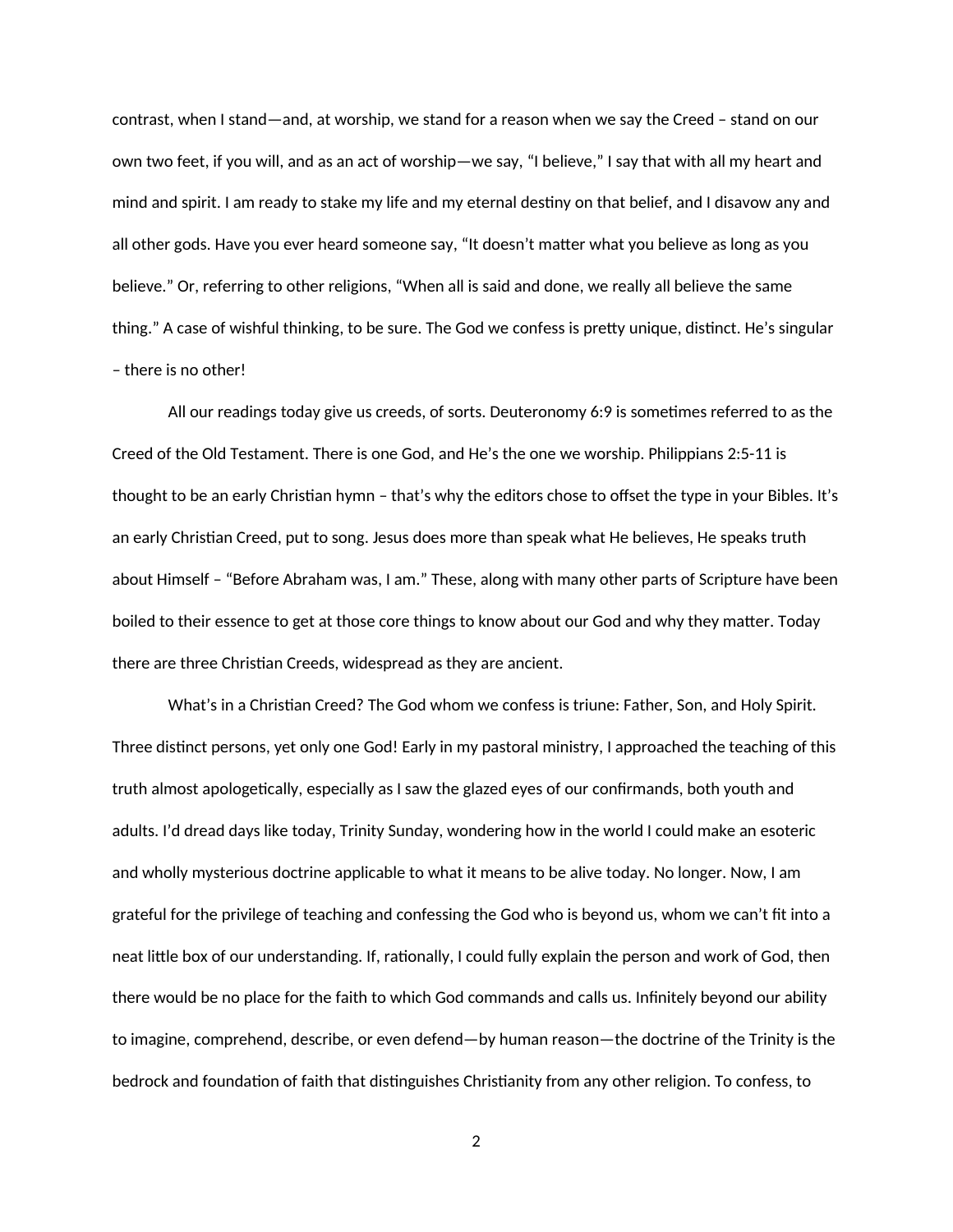believe something other than what is distilled in these short words from the pages of our Scriptures is to believe in someone other than God.

Since we are surrounded by a plethora of "gods," including all of the "isms" out there in the world, it is imperative that we declare clearly and loudly and unequivocally that God is Father, Son, and Holy Spirit – He is one and only and ours! As long as we live on this earth, the Trinity remains a wondrous mystery of faith. Think about it: if any of us were able to explain the fullness of God, then the Almighty would cease to be… almighty. Cease to have the awe and utter amazement and compelling adoration that God can command of us mere mortals.

Jesus Christ has paid the full and final price for our sin through his holy life, bitter suffering, and death on the cross. He has proclaimed victory over the power of sin's curse through his glorious resurrection. There is nothing we can do to deserve God's love. There is nothing we can say to get into God's "good graces." Jesus has done that for us. When we stand before the Almighty—and we will, on the Day of Judgment and Glory, every knee, including ours will bow and every tongue confess than Jesus Christ is Lord, and that by His grace we will speak those words believing.

"The love of God [the Father]": We sometimes imagine the great and mighty God as unbending and unyielding, the harshest of taskmasters, filled with righteous wrath and uncompromising judgment. But, as John writes, "God so loved the world, that he gave his only Son, that whoever believes in him should not perish but have eternal life." The Father loves us because we are his children, one and all. The God of might is also the God of mercy.

"The fellowship of the Holy Spirit": Some translations use the word communion. Either word stresses our oneness with God and with one another. It is that Spirit who brought us into faith in the first place through water and the Word, that Spirit who has bridged the hellish gap between us and our God, that Spirit who empowers us to live as God's people, that Spirit who lives within us and among us, binding us together as one, that Spirit whose presence and power enable us to confess, "I believe!"

3